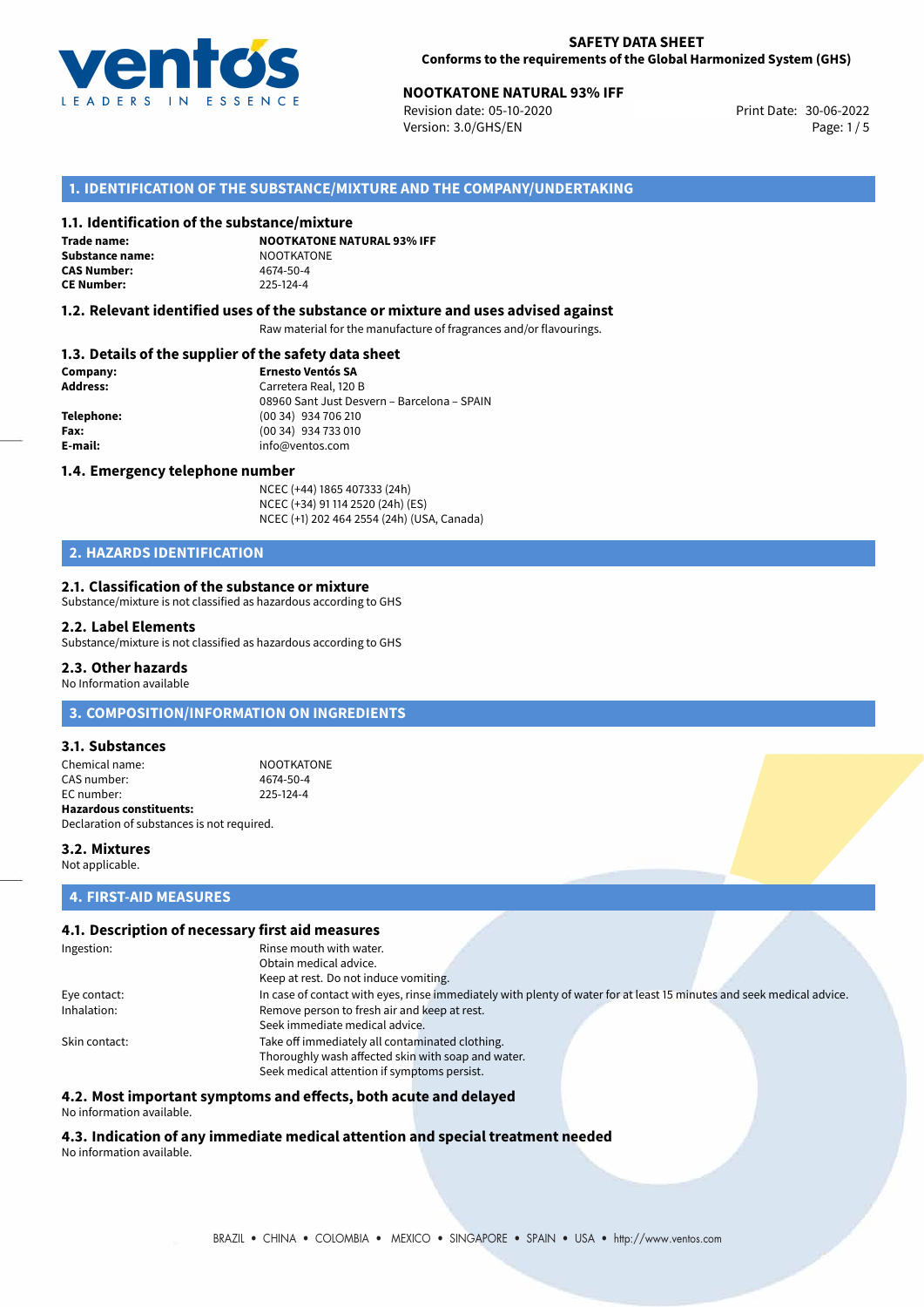

# **NOOTKATONE NATURAL 93% IFF**<br>
Revision date: 05-10-2020<br>
Print Date: 30-06-2022

Revision date: 05-10-2020 Version: 3.0/GHS/EN Page: 2 / 5

# **5. FIRE-FIGHTING MEASURES**

## **5.1. Extinguishing Media**

Water spray, carbon dioxide, dry chemical powder or appropriate foam. For safety reasons do not use full water jet.

### **5.2. Special hazards arising from the substance or mixture**

Known or Anticipated Hazardous Products of Combustion: Emits toxic fumes under fire conditions.

### **5.3. Advice for firefighters**

High temperatures can lead to high pressures inside closed containers. Avoid inhalation of vapors that are created. Use appropriate respiratory protection. Do not allow spillage of fire to be poured into drains or watercourses. Wear self-contained breathing apparatus and protective clothing.

# **6. ACCIDENTAL RELEASE MEASURES**

### **6.1. Personal precautions, protective equipment and emergency procedures**

Evacuate surronding areas. Ensure adequate ventilation. Keep unnecessary and unprotected personnel from entering. Do not breathe vapor/spray. Avoid contact with skin and eyes. Information regarding personal protective measures: see section 8.

### **6.2. Environmental precautions**

To avoid possible contamination of the environment, do not discharge into any drains, surface waters or groundwaters.

### **6.3. Methods and materials for containment and cleaning up**

Cover with an inert, inorganic, non-combustible absorbent material (e.g. dry-lime, sand, soda ash). Place in covered containers using non-sparking tools and transport outdoors. Avoid open flames or sources of ignition (e.g. pilot lights on gas hot water heater). Ventilate area and wash spill site after material pickup is complete.

### **6.4. Reference to other sections**

Information regarding exposure controls, personal protection and disposal considerations can be found in sections 8 and 13.

### **7. HANDLING AND STORAGE**

### **7.1. Precautions for safe handling**

Do not store or handle this material near food or drinking water. Do not smoke. Avoid contact with the eyes, skin and clothing. Wear protective clothing and use glasses. Observe the rules of safety and hygiene at work. Keep in the original container or an alternative made from a compatible material.

## **7.2. Conditions for safe storage, including any incompatibilities**

Store in tightly closed and preferably full containers in a cool, dry and ventilated area, protected from light. Keep away from sources of ignition (e.g. hot surfaces, sparks, flame and static discharges). Keep away from incompatible materials (see section 10).

### **7.3. Specific end use(s)**

No information available.

# **8. EXPOSURE CONTROLS AND PERSONAL PROTECTION**

### **8.1. Control parameters**

Components with occupational exposure limits: None known.

### **8.2. Exposure controls**

Measures should be taken to prevent materials from being splashed into the body. Provide adequate ventilation, according to the conditions of use. Use a mechanical exhaust if required.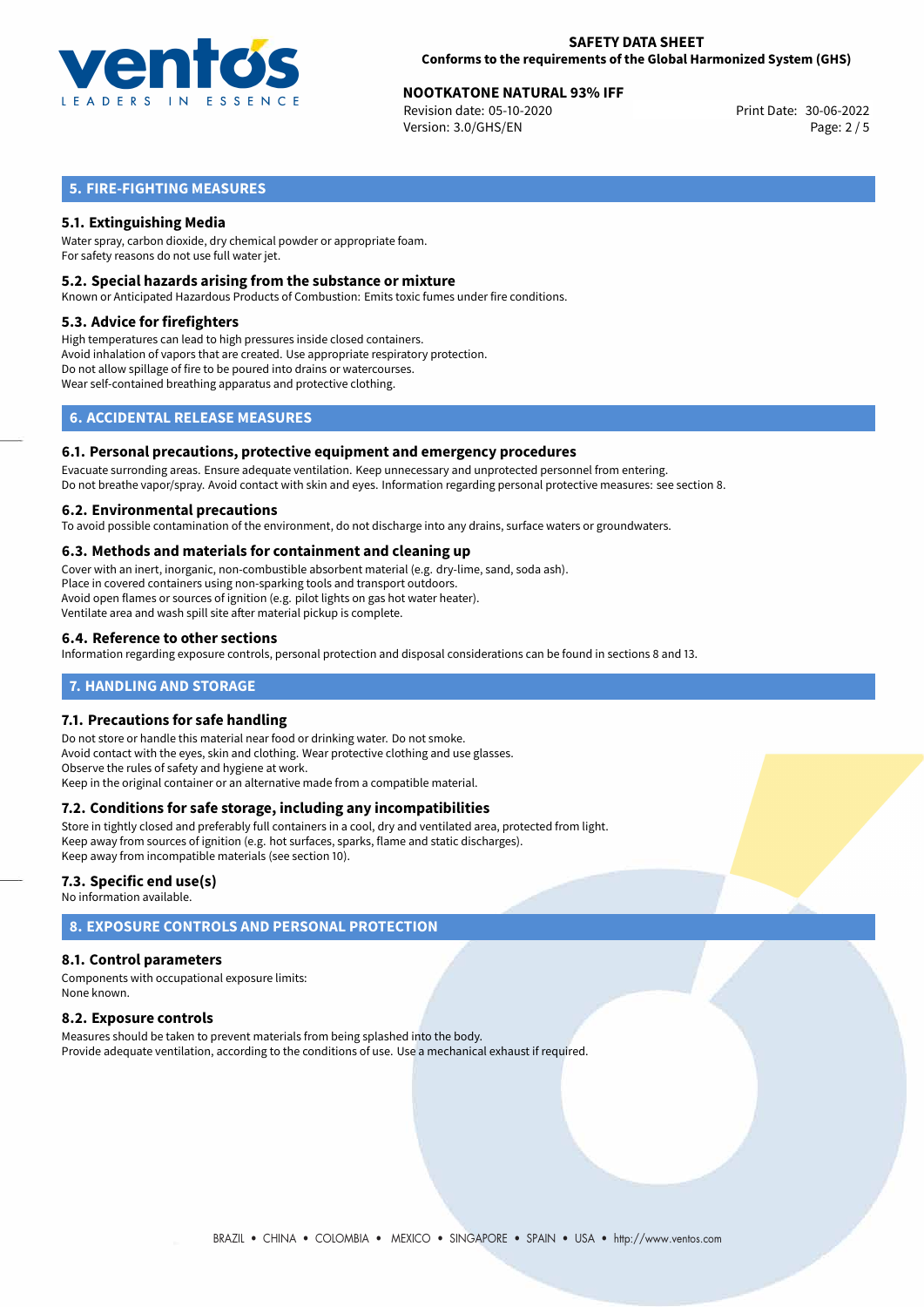

# **NOOTKATONE NATURAL 93% IFF**<br>Revision date: 05-10-2020 **Note: 2008 Revision date: 30-06-2022**

Revision date: 05-10-2020 Version: 3.0/GHS/EN Page: 3 / 5

### **8.3. Individual protection measures, such as personal protective equipment**

Eye/Face protection: Chemical safety goggles are recommended. Wash contaminated goggles before reuse. Chemical-resistant gloves are recommended. Wash contaminated gloves before reuse. Body protection: Personal protective equipment for the body should be selected based on the task being performed and the risks involved. Respiratory Protection: In case of insufficient ventilation, use suitable respiratory equipment. Environmental exposure controls: Emissions from ventilation or process equipment should be checked to ensure they comply with environmental protection legislation. In some cases, filters or engineering modifications to the process equipment will be necessary to reduce emissions to acceptable levels.

# **9. PHYSICAL AND CHEMICAL PROPERTIES**

### **9.1. Information on basic physical and chemical properties**

| Appearance:                            | Liquid/solid              |
|----------------------------------------|---------------------------|
| Colour:                                | Conforms to standard      |
| Odour:                                 | Conforms to standard      |
| Odour theshold:                        | Not determined            |
| pH:                                    | Not determined            |
| Melting point/freezing point:          | Not determined            |
| Boling point/boiling range (°C):       | 140°C (0,5-1,0 mm)        |
| Flash point:                           | 110 <sup>o</sup> C        |
| Evaporation rate:                      | Not determined            |
| Flammability:                          | Not determined            |
| Lower flammability/Explosive limit:    | Not determined            |
| Upper flammability/Explosive limit:    | Not determined            |
| Vapour pressure:                       | $< 0.01$ hPa              |
| Vapour Density:                        | Not determined            |
| Density:                               | $0,993-1,02$ g/mL (20°C)  |
| Relative density:                      | $0,993 - 1,02$ (20°C)     |
| Water solubility:                      | <b>INSOLUBLE IN WATER</b> |
| Solubility in other solvents:          | SOLUBLE IN ETHANOL        |
| Partition coefficient n-octanol/water: | Not determined            |
| Auto-ignition temperature:             | Not determined            |
| Decomposition temperature:             | Not determined            |
| Viscosity, dynamic:                    | Not determined            |
| Viscosity, kinematic:                  | Not determined            |
| Explosive properties:                  | Not determined            |
| Oxidising properties:                  | <b>NONE EXPECTED</b>      |
|                                        |                           |

### **10. STABILITY AND REACTIVITY**

#### **10.1. Reactivity**

No hazardous reactions if stored and handled as prescribed/indicated.

### **10.2. Chemical stability**

The product is stable if stored and handled as prescribed/indicated.

#### **10.3. Possibility of hazardous reactions**

No hazardous reactions if stored and handled as prescribed/indicated.

#### **10.4. Conditions to Avoid**

Conditions to Avoid: Excessive heat, flame or other ignition sources.

### **10.5. Incompatible materials**

Avoid contact with strong acids and bases and oxidizing agents.

### **10.6. Hazardous decomposition products**

During combustion may form carbon monoxide and unidentified organic compounds.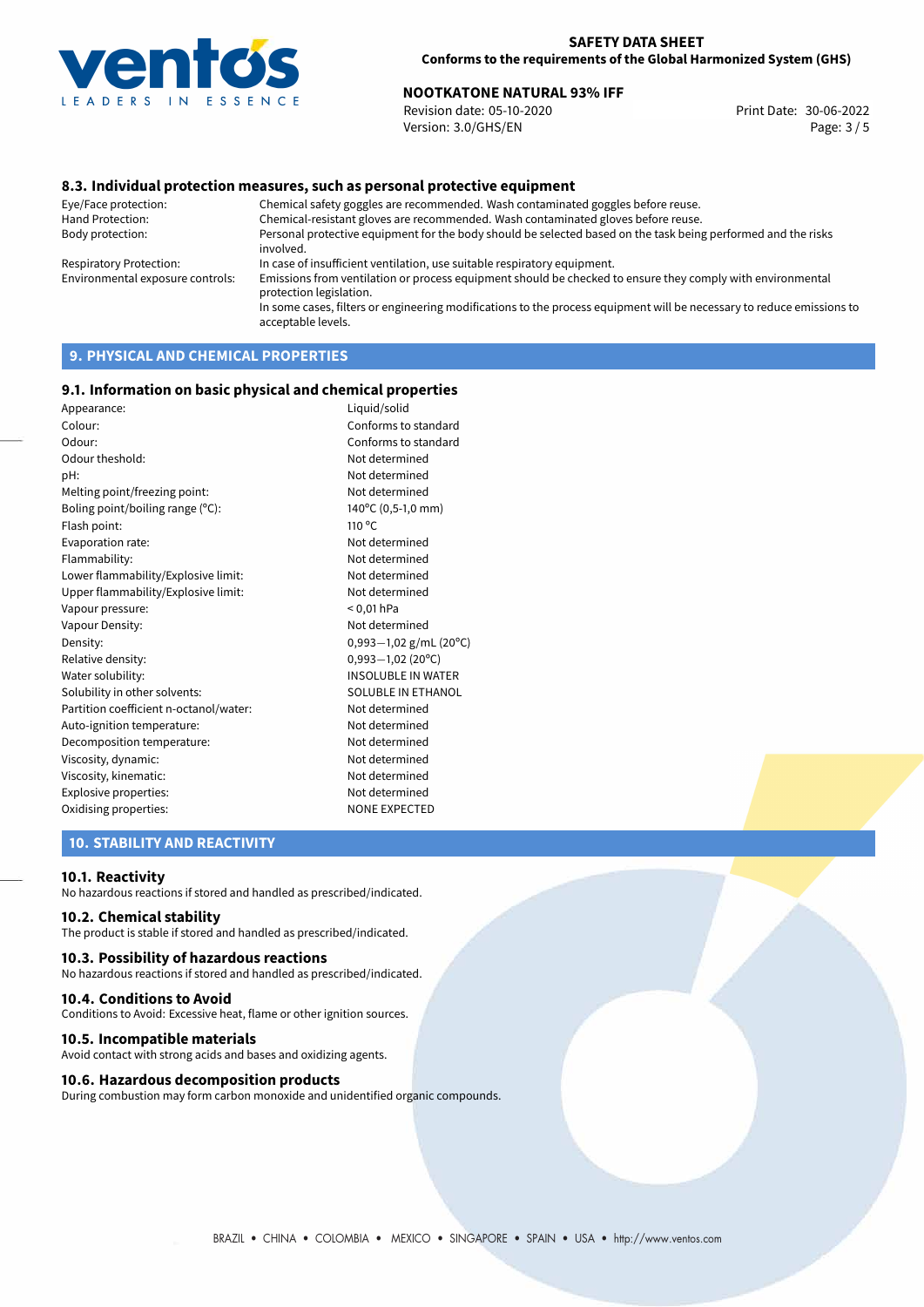

# **NOOTKATONE NATURAL 93% IFF**<br>30-06-2022 **Revision date: 05-10-2020 IFF**

Revision date: 05-10-2020 Version: 3.0/GHS/EN Page: 4 / 5

# **11. TOXICOLOGICAL INFORMATION**

| <b>Acute toxicity</b>             | Based on the data available, the criteria for classification are not met. |
|-----------------------------------|---------------------------------------------------------------------------|
| <b>Skin corrosion/irritation</b>  | Based on the data available, the criteria for classification are not met. |
| Serious eye damage/irritation     | Based on the data available, the criteria for classification are not met. |
| Respiratory or skin sensitisation | Based on the data available, the criteria for classification are not met. |
| Germ cell mutagenicity            | Based on the data available, the criteria for classification are not met. |
| Carcinogenicity                   | Based on the data available, the criteria for classification are not met. |
| <b>Reproductive toxicity</b>      | Based on the data available, the criteria for classification are not met. |
| <b>STOT-single exposure</b>       | Based on the data available, the criteria for classification are not met. |
| <b>STOT-repeated exposure</b>     | Based on the data available, the criteria for classification are not met. |
| <b>Aspiration hazard</b>          | Based on the data available, the criteria for classification are not met. |

# **12. ECOLOGICAL INFORMATION**

### **12.1. Toxicity**

**Assessment:**

Based on the data available, the criteria for classification are not met. **Experimental/calculated data:** No information available.

# **12.2. Degradability**

No information available.

### **12.3. Bioaccumulative potential**

No information available.

### **12.4. Soil mobility**

No information available.

# **12.5. Other adverse effects**

See also sections 6, 7, 13 and 15 Do not allow to get into waste water or waterways.

### **13. DISPOSAL CONSIDERATIONS**

### **13.1. Waste treatment methods**

Dispose of in accordance with national and local environmental regulations.

### **14. TRANSPORT INFORMATION**

|                                  | <b>ADR/RID/ADN</b>                | <b>IMDG</b>                       | <b>IATA-ICAO</b>                  |
|----------------------------------|-----------------------------------|-----------------------------------|-----------------------------------|
| 14.1. UN Number                  | Not classified as hazardous goods | Not classified as hazardous goods | Not classified as hazardous goods |
| 14.2. UN Proper Shipping Name    | Not applicable                    | Not applicable                    | Not applicable                    |
| 14.3. Transport Hazard Class(es) | Not applicable                    | Not applicable                    | Not applicable                    |
| 14.4. Packing Group              | Not applicable                    | Not applicable                    | Not applicable                    |
| 14.5. Environmental hazards      | No                                | <b>No</b>                         | No                                |
| <b>Additional information</b>    |                                   |                                   |                                   |

### **14.6 Special precautions for user**

None known

### **14.7. Transport in bulk according to Annex II of MARPOL 73/78 and the IBC Code**

No information available

# **15. REGULATORY INFORMATION**

# **15.1. Safety, health and environmental regulations/legislation specific for the substance or mixture**

No information available

# **16. OTHER INFORMATION**

**Full text of the R-phrases, hazard statements and precautionary statements mentioned in section 3:** Not applicable.